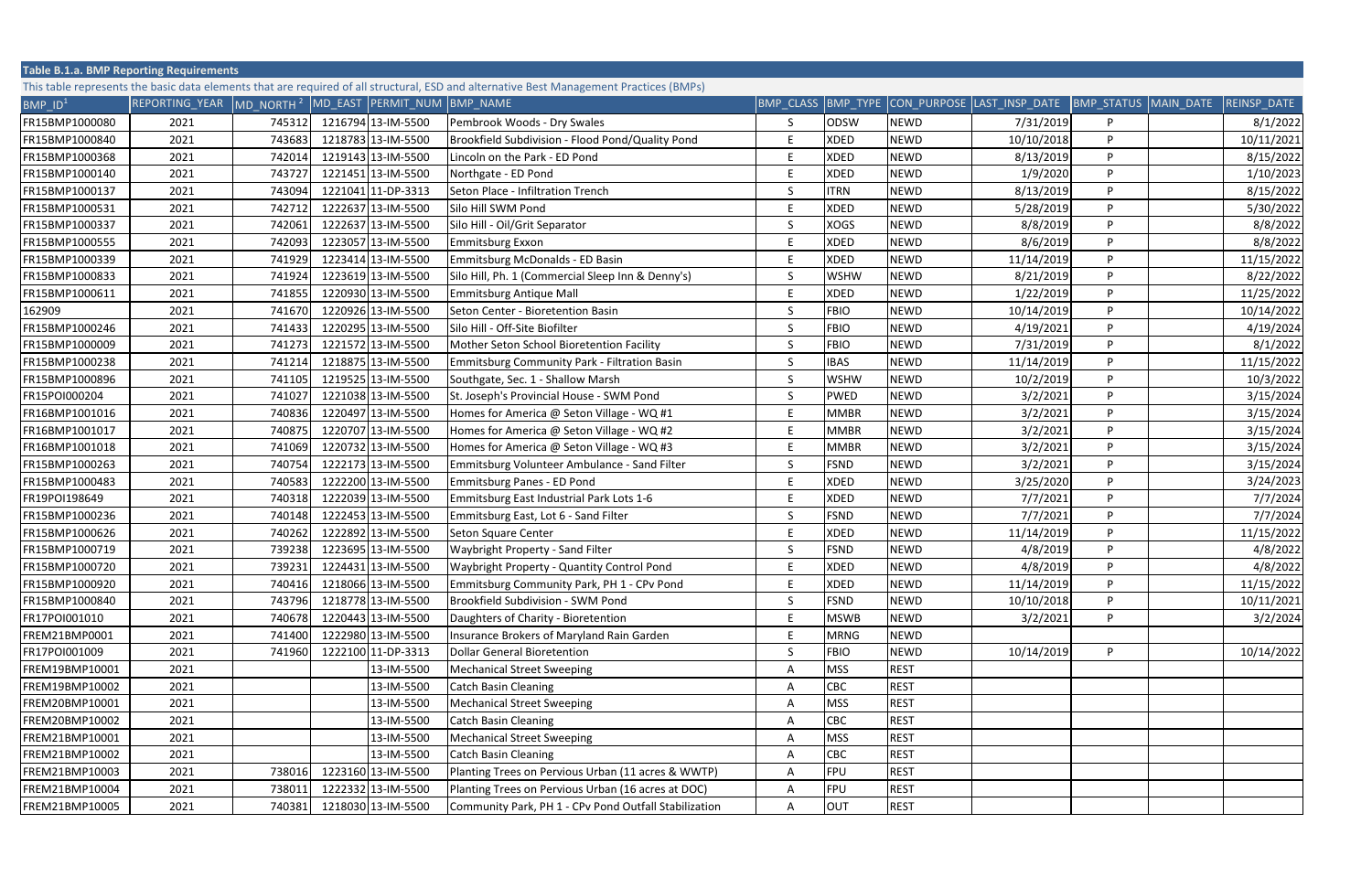| FREM21BMP10006 | 2021 | 741841 | 1222081 13-IM-5500 | - 500 East Main Street<br>Septic Connection to WWTP -         | SEP <sub>(</sub> | REST        |  |  |
|----------------|------|--------|--------------------|---------------------------------------------------------------|------------------|-------------|--|--|
| FREM21BMP10007 | 2021 | 741793 | 1222202 13-IM-5500 | - 502 East Main Street<br><b>ISeptic Connection to WWTP -</b> | <b>SEP</b>       | <b>REST</b> |  |  |

 $^1$  Every BMP Identified in this table should match BMP\_ID data entered in either "Table B1.b.\_ESD.STRUCTURAL" sheet or "Table B.1.c.\_Alternative" sheet

<sup>2</sup> Northing and Easting are geographic points used to locate BMPs, Maryland requires using State Plane NAD 83 meters for geographic location. You can use Geographic Information Systems (GIS) or other computer programs to provide these coordinates.